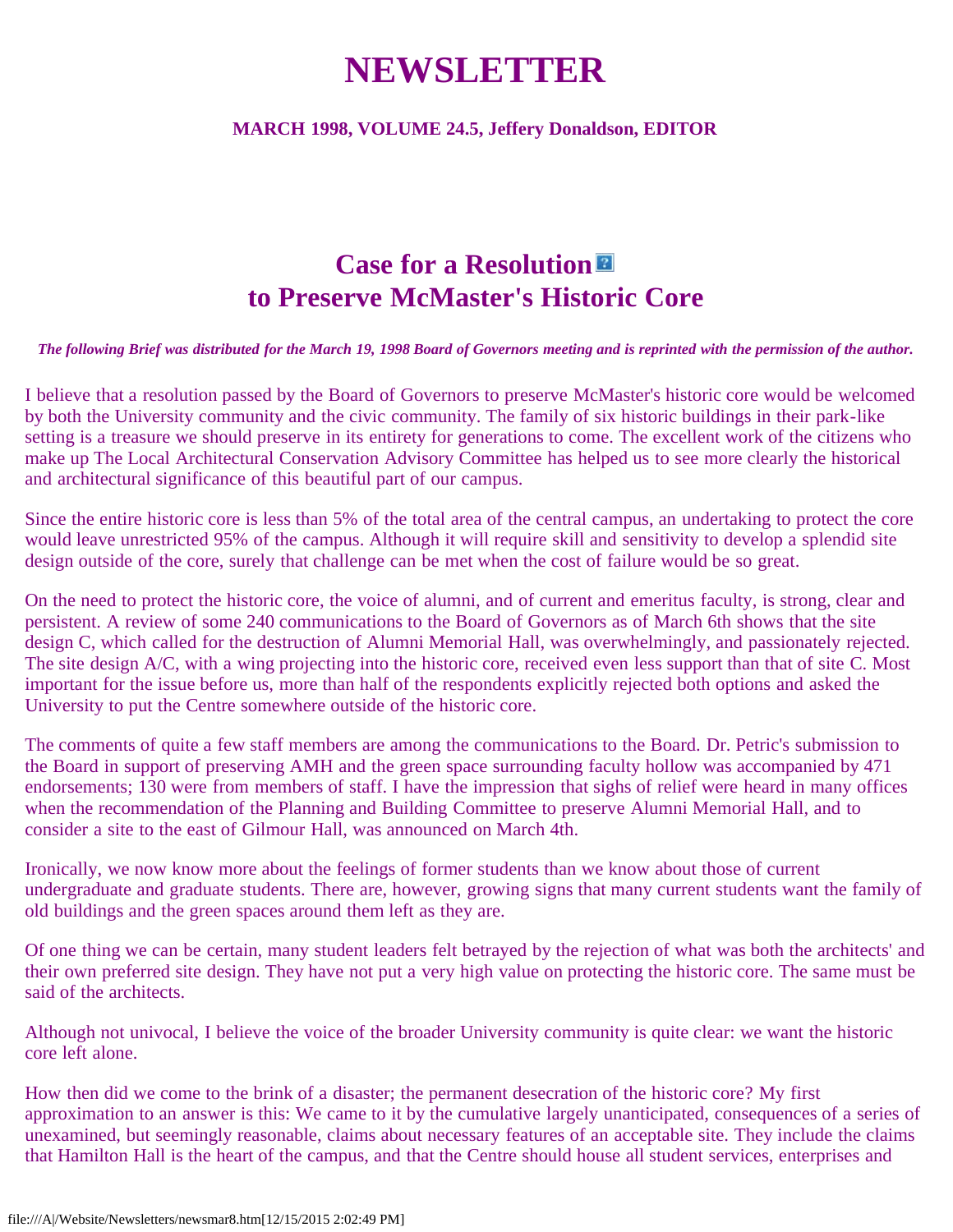social facilities under one roof or in connected buildings.

As well, we came to the brink because for whatever reasons, we failed to develop a mutually respectful partnership between the students' representatives and the rest of the University. Without a partnership of that kind we cannot hope to build a Centre in which all can take pleasure and pride.

The unselfish donations from many classes of students have raised funds without which the project could not go forward. Students need to know that their fine effort is sincerely appreciated. They should feel confident that as the major tenants and users their voice will be listened to, respected and taken seriously.

Theirs cannot, however, be the only voice. The broader University community has a responsibility to future generations who will study and work on this campus. Student leaders need to understand that many faculty, alumni, staff, as well as other students, place great value on the preservation of our historic core. They need to respect, not denigrate, the reasons so many feel that way. They need to accept that a desire to protect the core is not intended to frustrate their wish to get on with building a fine University Centre.

When we have a partnership based on mutual respect, we can keep the treasure of the historic core and also have a splendid University Centre. It is unfortunate that we cannot get from where we are to where we want to be without a delay that no one wants.

The cumulative effect of unexamined claims and our failure, so far, to build a mutually respectful partnership led us, prior to the March 4th meeting of the Planning and Building Committee, to an intolerable choice between only two building site options, both of which would do great violence to the integrity of the historic core. We stepped back from the brink because the President and members of the Board listened to the voice of the University community and endorsed the exploration of a building site outside the core.

We are not, however, safely back from the brink. The site design option A/C, which would disfigure Hamilton Hall and invade, divide and overwhelm the historic core, has not been removed. We have no assurance that site design A/C will not be presented again, perhaps as though it were the only viable option, if for some reason the new site east of Gilmour Hall is judged to be unworkable. It is not inconceivable that the nightmare we have endured will recur.

The University community, I believe would welcome **a public resolution, expressed through the good offices of the Board, to place a very high value on the preservation in its entirety of our historic core.** Such a resolution would acknowledge a plain truth; it is a valued part of our heritage from which we take strength.

We need this resolution to provide a measure of protection from the pressures that led us to the brink because they are still with us. Moreover, we need protection from who-knows-what seemingly reasonable, but unexamined claims that may in the future lead some to justify the desecration of an important part of our heritage. Finally, we need it because somewhere down the road, the voice of the University community may fall on deaf ears. As we have learned, intelligent, well-intentioned people can make a mess of things.

I am confident that a public announcement of our resolve would be strongly applauded by the civic community. As Professor Les King, former Vice-President (Academic), noted in his letter to the Board: McMaster faculty, staff and alumni played important roles in the development of the Vision 2020 agenda and in the plans for its implementation. These plans have been incorporated in the Renaissance Project and adopted by the Hamilton-Wentworth Regional Council. By resolving to protect our own heritage we testify to the strength of our commitment to continue to work with the civic community towards a more sustainable society.

I thank Catherine Beattie for her very significant help in the formulation of this brief.

*Herb Jenkins Professor of Psychology, Emeritus*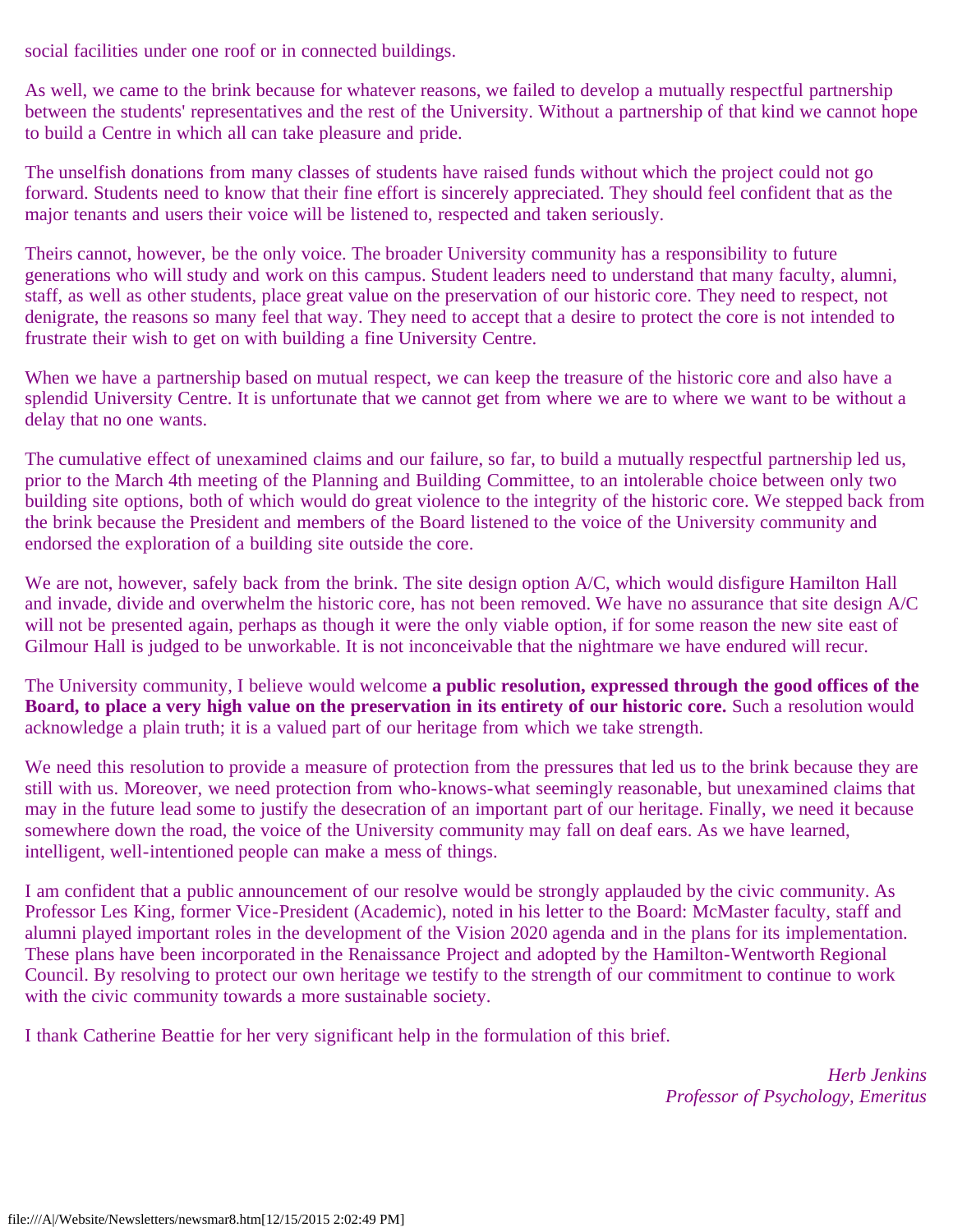# **Petrified Campus**

#### **BOOK REVIEW**

**[David Bercuson, Robert Bothwell and J. L. Granatstein,** *Petrified Campus: The Crisis in Canadian Universities,* **Toronto: Random House of Canada 1997, 216 pp.]**

> $|2|$  $|2|$ **[by Harvey P. Weingarten, Provost and VP \(Academic\)](file:///A|/Website/Newsletters/petrifie.htm)**

> > $|2|$

### **ANNUAL GENERAL MEETING**

**Wednesday, April 22, 1998, 2 pm Convocation Hall (University Hall 213)**

## **Corporatism and the University**

 $|2|$ 

#### **Part 1**

*This is the first in a series of articles prepared by Bill Graham, President of the University of Toronto Faculty Association. It is reprinted with the permission of the author.* Ed.

As long as universities have existed, private donors have bestowed money on them, someti*mes in very large do*ses, and lent their names to buildings, professorships and even universities themselves. If that is true, why are we hearing more and more concerns about private donations to and corporatism in the university?

Since the 1980's, with government funding cuts having begun years before, it has become increasingly clear that universities would need continuous injections of private money to keep the academic enterprises afloat. Presidents publicly lobby governments for increased funding while, privately, they may be quite pessimistic about any major changes. They may, at the same time, moderate their criticisms of even repressive governments for fear of losing marginal advantages. This sometimes gives rise to situations which appear contradictory on the surface but that mask underlying congruencies which have become part of the *real politik* of universities.

For example, on November 19, 1997, President Prichard exhorted Premier Mike Harris to increase government support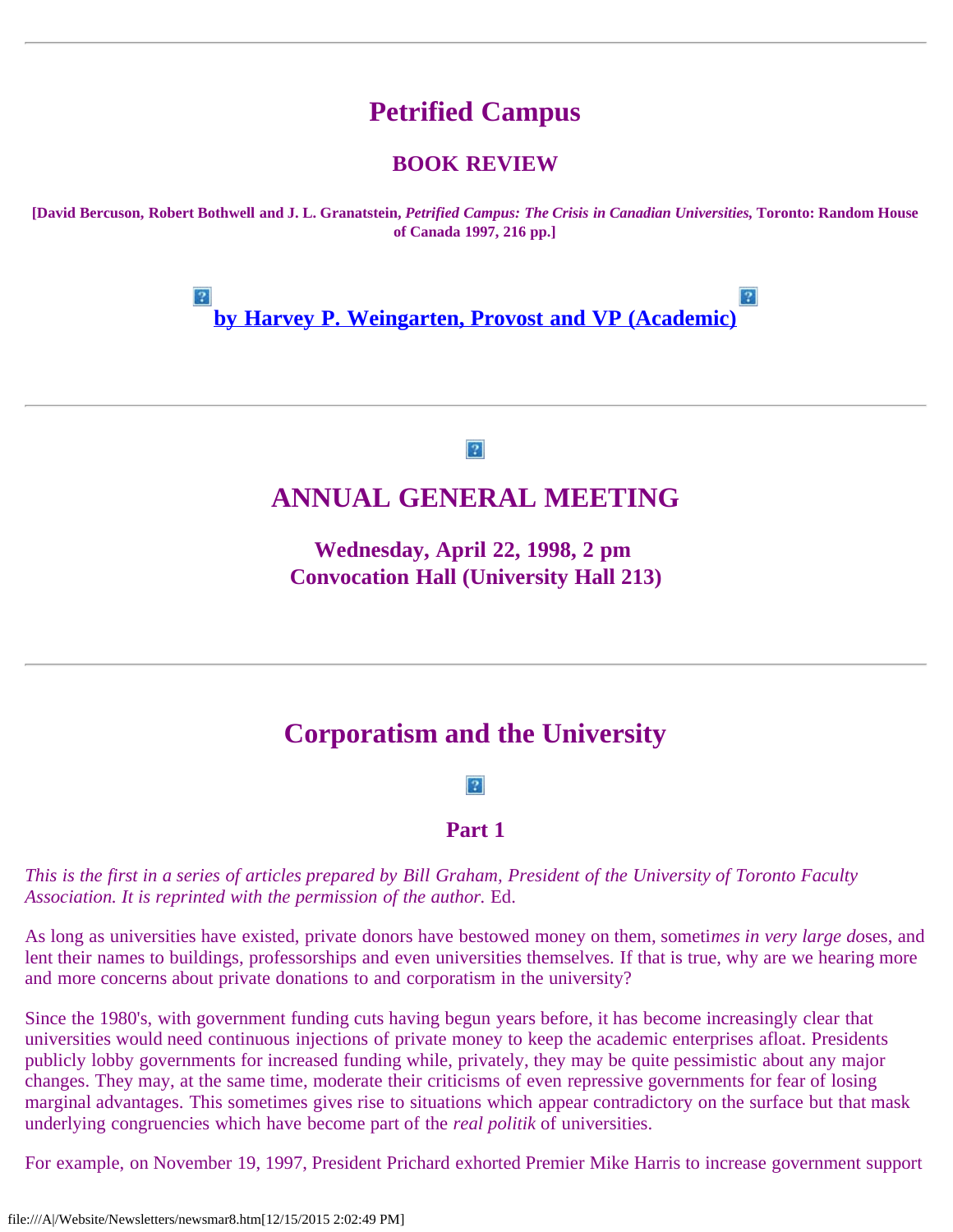for the University of Toronto. "There are growing shortages in our ability to serve the legitimate expectations of the employers of Ontario," he said. Yet, just two days earlier, his Chancellor, Hal Jackman, said "when one looks at the government's own financial picture it is difficult not to conclude that governments are overfunding rather than the opposite." (*U of T Bulletin*, November 24, 1997). Contradiction or congruence?

Significant issues are at stake here. Universities in Canada are public institutions; and they are publicly funded, although very inadequately. In the United States many of the large public universities are also inadequately funded, and many private universities receive some degree of state financing. They are not publicly funded universities, but call themselves "publicly assisted" universities.

The congruity underlying the statements of President Prichard and Chancellor Jackman is precisely that: they envisage the University of Toronto moving rapidly from a "publicly funded" to a "publicly assisted" status -- and they are willing, perhaps eager, to accept the consequences of such a change.

But do we know what the change entails? Has the University community addressed the consequences of the rapid privatization of programs and research? We certainly ought to do so. If we are becoming ever more dependent on private financing for our academic mission we ought to know where the balance lies between privatization and our responsibilities as a public institution devoted to creating, preserving and disseminating knowledge in the public interest. As academics we need a broad discussion and debate on the serious issues which corporatism raises for our work, our lives, and our institution.

Since the 1980's the view that the purpose of the university is to contribute to the economic growth of the province and the nation has been gaining strength and acceptance. Whereas students in the 1960's talked about the "relevance" of education to their personal lives and to public affairs, governments in the 1990's talk about the "relevance" of education to the job market, and about the "relevance" of research to economic growth. As more and more academics become dependent on private funding to carry on their work, it becomes increasingly difficult to think critically and dispassionately about other visions of the purpose of the university.

Our analysis of the University's budget practices and strategies, carried out as part of the last round of salary negotiations, brought to light the enormous and rapidly growing wealth of the University of Toronto. U of T is by far the wealthiest university in Canada and is on the verge of being able to compete with some of the major public research intensive universities in the United States. Our rapidly growing wealth could provide a buffer against the vagaries of public post-secondary education policy; it could ameliorate the burden of student debt load; it could attract and retain the very best faculty and librarians world wide by providing competitive salaries and working conditions; it could support basic research, raise morale among employees, and be generous to its retirees. It could, that is, if all faculty members and librarians decide that our wealth should be used in these ways, and that the University of Toronto should be an intellectual voice for the public interest. The failure of academics to determine the future direction of the University will leave that direction to administrators, governments and private interests. It is up to us.

#### **PUBLIC AND PRIVATE**

The University is a *public* educational institution. We create, preserve and disseminate knowledge for the pubic good. Talking about the University moving from a "publicly funded" status to a "publicly assisted" status is problematic for several reasons: (a) it runs the risk of justifying the present political situation in which governments are failing to do their duty to financially sustain public post-secondary education. It confuses a (negative) fact with a (positive) goal or purpose; (b) It confuses how universities are funded with what they should be doing. If we are funded privately, should our research be privately appropriated?

Traditionally, we have held that our work is a public resource, not a private good. We share the knowledge we produce with our colleagues for critical appraisal and improvement. Research is hard work, as is teaching done well. In many fields research is also very expensive and requires external support -- from government, from granting councils and, more and more, from the private sector.

Granting councils are also underfunded, which leads to priority areas for strategic grants, the priorities being set not by the broad base of researchers themselves but by specified individuals, administrators, and government directions. The bias of money becomes a steering effect in research. A lot of good research is not funded because it doesn't fit the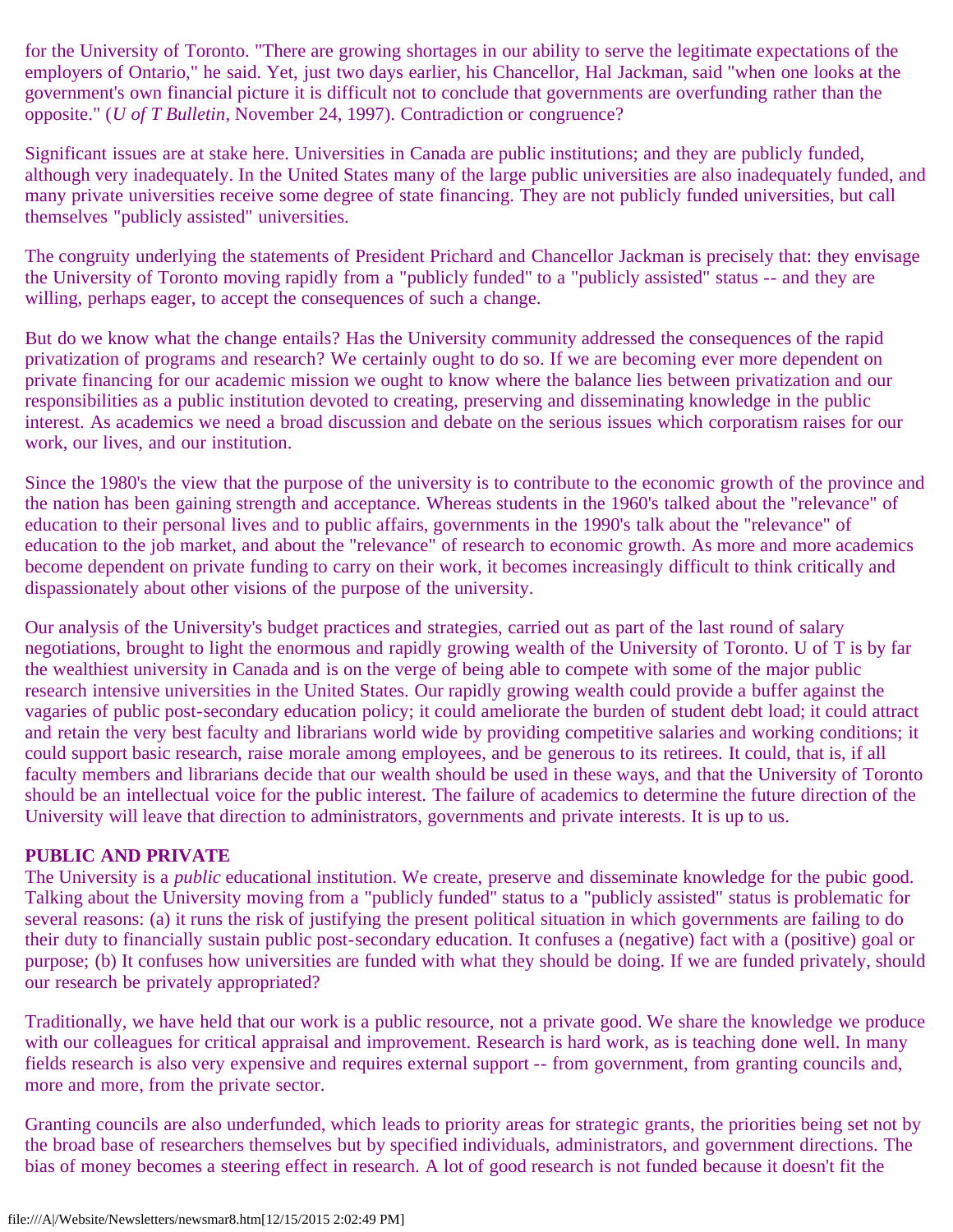"what's-IN" paradigm. University research is curiosity driven, not done to create wealth. The human intellect drives the desire for knowledge, as Aristotle said more than 2000 years ago. The life of the mind is not for sale. Or, it shouldn't be.

In fact, however, faculty members at the U of T are being told that we should all have grants. Performance indicators are being used to measure a person's grants which, in turn, are being used to measure the researcher's "value" to the University. PTR and promotion decisions follow. If carried to an extreme, each of us would have a "value-quotient" based on the size of our grants.

Almost every other university in Canada has a system of Faculty Allowances, a dedicated sum of money (tax free) to support scholarship, research materials, conferences, books and journals, etc. Our administration has consistently refused to negotiate a Faculty Allowance for us on the grounds that we should all be able to get grants. If we don't have grants there is something wrong with us.

#### **CORPORATE MANAGEMENT AND COLLEGIALITY**

Universities which are financed like private corporations also tend to be managed like private corporations a*nd to generate corporate cultur*es. In the 1980's the President of Waterloo University startled some traditional academics by declaring that his university was "open for business". We are no longer shocked by such statements, but have grown accustomed to them. The "entrepreneurial" spirit is alive and well. Corporate University operates like a business. Presidents behave like CEO's; the language of the corporate boardroom creeps in: "strategic planning," "bottom line," "benchmarking," "restructuring," "downsizing," "rightsizing," "fiscal accountability," "value for money". Collegial governing bodies are reduced to advisory boards which, instead of creating policy, listen to reports from CEO's and specially ap*poi*nted committees and task forces. They participate by supporting the management-created technical a*nd fis*cal plans.

In December 1997, the President of Carleton University said to the press that "Carleton is a private corporation, and it has the right to define the way it will conduct its own business." He confused university autonomy with privacy and claimed that the University was accountable to itself alone, meaning its administration and its Board of Governors. Using the vehicle of a managerial task force he succeeded in getting the Carleton Senate to close a number of undergraduate and graduate programs. The innocent victims of this corporate approach to university management are the Carleton University students, and the tenured faculty members who are in imminent danger of being laid off.

In the corporately managed university, students are reduced to "clients" in a "user-pay" regime. Faculty and librarians are "service providers". Teaching and learning are part of a production process; education is measured for success by an economic scale. Corporations which used to mobilize wealth to exploit natural resources now mobilize wealth to exploit "intellectual resources" in the so-called "information age".

In following essays, we will be exploring Corporatism and the University relating to such topics as (a) the threats it poses to academic freedom, (b) the steering effect of corporate donations and private funding on university research and faculty careers, © the commercialization of academic life, (d) technology and corporatism, and (e) strategic planning and budgeting in the corporate university.

If expanding private sector funding is an unescapable fact of the contemporary university we must all carefully and critically reflect on the meaning and consequences it has for the kinds of work we do, and for the sake of the future and integrity of the public university in which we teach and do research, and which we -- faculty and librarians - should collegially govern.

> *Bill Graham President, UTFA*

*(Next: Private Donor Agreements and Academic Freedom)*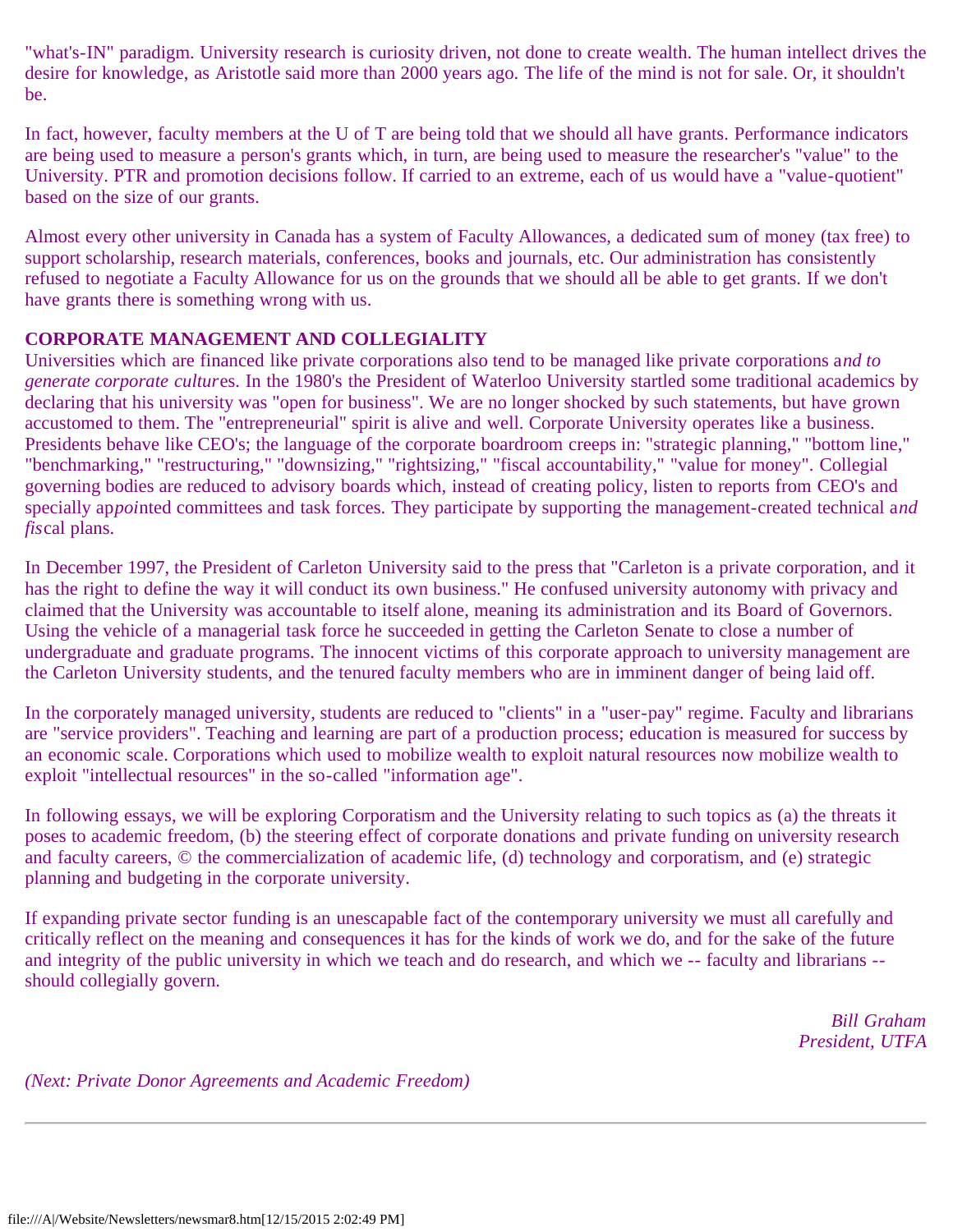# **Information Service**

Thanks to the University of Waterloo Faculty Association, selected summaries of articles supplied by Mark Rosenfeld, OCUFA Community and Government Relations Officer, are now available on the web. You will find a link on the MUFA web site to the FAUW file. Below is a sample listing of articles. For the full summaries via the MUFA web site (www.mcmaster.ca/mufa), go to LINKS then click on OTHER INTERESTING SITES, click again on OCUFA INFORMATION SERVICE.

1."University Enrolment Figures", from the *Daily* (1 December 1997, Stats Canada)

2.Excerpts from *Hansard* regarding Postsecondary Education in Ontario (20 November; 8, 16, 17 December)

3."Is Harris Right about Universities?" Two articles from the *Toronto Star* (8 December 1997)

4."The New University", an article on the reshaping of colleges by market forces. The original appeared in *Business Week* (22 December 1997)

# **THE FACULTY CLUB ... MOVING FORWARD**

In celebration of the recent decision to preserve Alumni Memorial Hall, the Faculty Club is about to offer all nonmembers a special opportunity to sample the club's services. This promotion signals the beginning of a new future for the Faculty Club and it is hoped that all will take advantage. More details about this offer will be presented soon by email and by traditional printed methods. Please stay tuned!

## **Parking Lot Assistance Now (The PLAN)**

 $\vert$  ?

Needed a battery boost? Run out of gas? Needed a mechanic in a hurry? What you needed was the **PLAN (Parking** Lot Assistance Now). Help is on the way! Just contact any Parking Control Officer at any entry kiosk or on patrol. The officer will arrange for assistance. Call Security after 8 p.m. (Ext. 24281).

## **House for Rent**

Large, spacious furnished two-story, 4 bedrooms, 4 baths, living & dining rooms, family room, eat-in kitchen, laundry facilities, attached one-car garage. Short walk to Mac. Available July or August 1998 until June 1999. Non-smokers